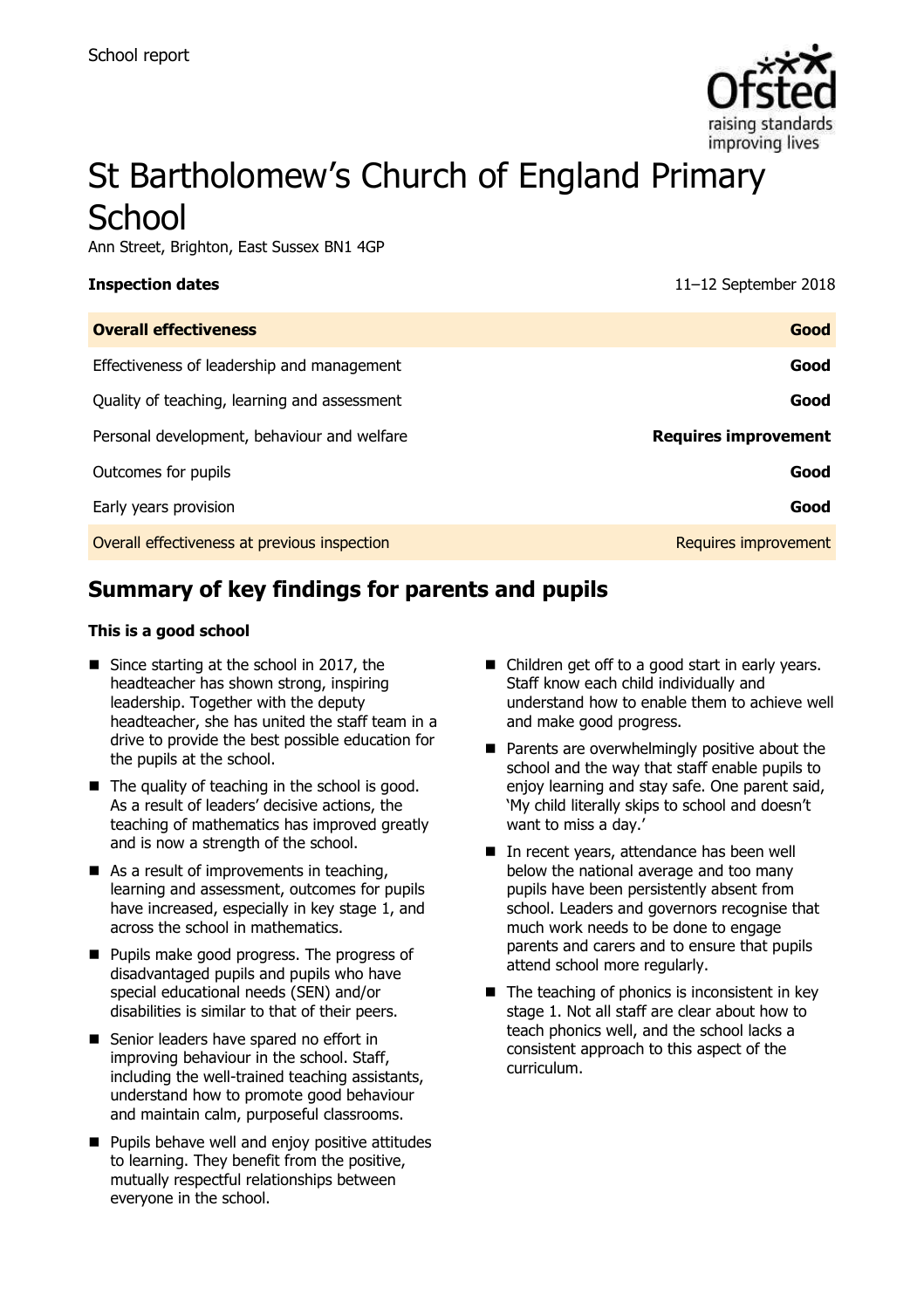

# **Full report**

### **What does the school need to do to improve further?**

- Raise the awareness of parents and carers of the importance of regular attendance and increase their engagement so that levels of attendance and rates of persistent absence improve rapidly to be at least in line with national figures.
- **IMPROVE THE THOMAGE IMMOVE THE LIME IMMOVE THE LIME IMMOVE THE UPIDE IMMOVE IS NOTEN IMMOVE IN THE IMMOVE ISLE** nationally by:
	- adopting a more consistent approach to the teaching of phonics across classes in key stage 1
	- making sure that all staff are sufficiently skilled and knowledgeable in the approaches to teaching phonics agreed by the school.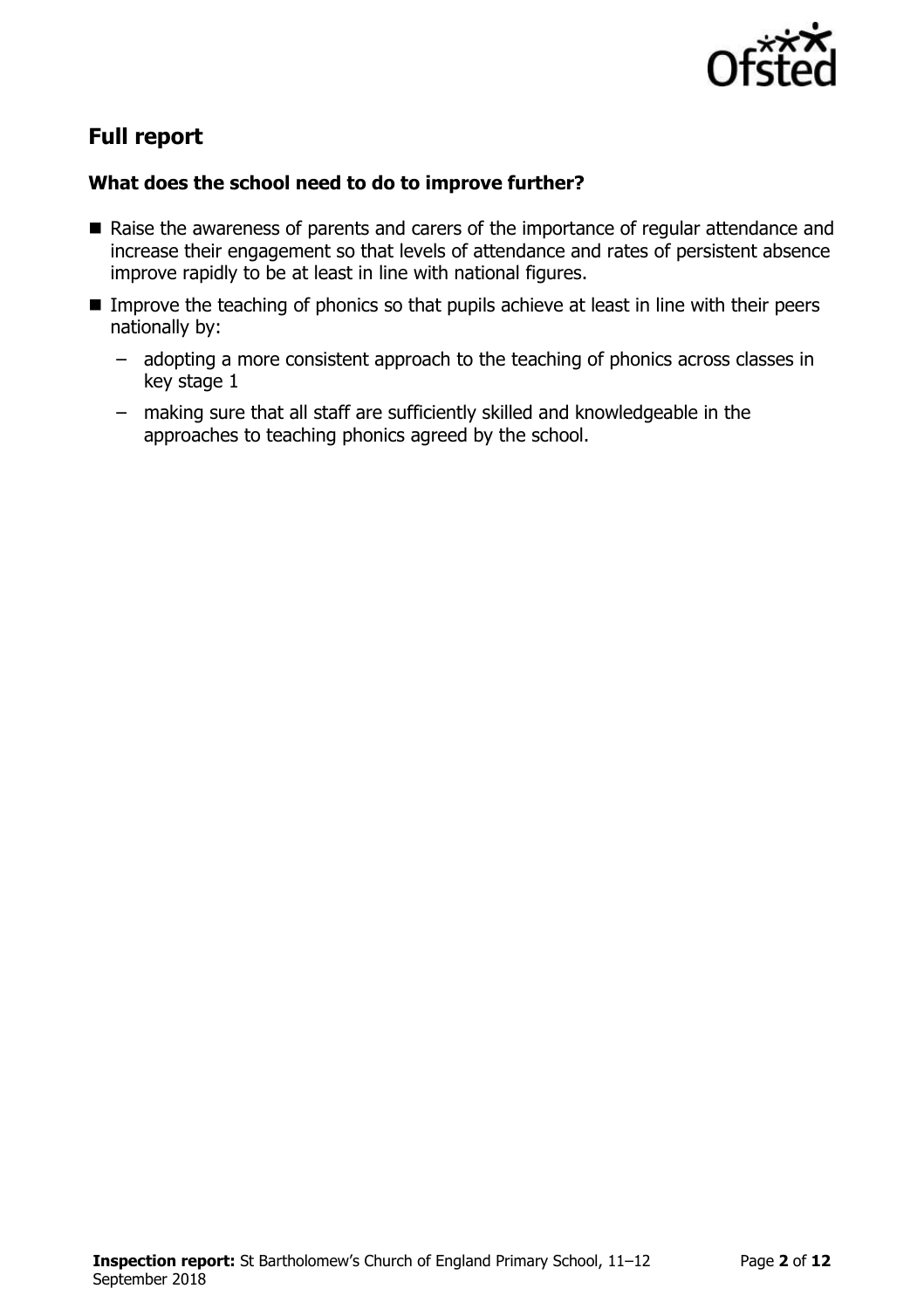

# **Inspection judgements**

### **Effectiveness of leadership and management Good**

- The headteacher started at the school in April 2017 after a period of significant turbulence, when there was no permanent headteacher. She united the staff and parents with a clear vision, encapsulated in the phrase, 'no ceiling to learning'. This has brought about a change in the culture of the school. Staff, parents and pupils alike now have higher expectations and aspirations for the school and for what pupils can achieve. One parent said that the headteacher has, 'transformed the school'. This view is echoed by staff, the local authority, governors and many parents.
- Senior leaders and governors have a clear focus on improving the quality of teaching, learning and assessment so that pupils can make stronger progress and achieve better outcomes.
- Leaders and governors have a comprehensive understanding of the school. Their selfevaluation is accurate and draws on a range of evidence to reach secure judgements. The school's development plan is detailed and through. Senior leaders understand the importance of including measurable success criteria so that governors can evaluate the impact of leaders' actions and hold them closely to account.
- $\blacksquare$  Middle leaders have had the right training and support to equip them to play an important role in improving in the school. They understand their areas of responsibility well and have secured many improvements since the last inspection.
- Morale among staff is high. Staff form an inclusive, cohesive team, united in a drive to enable pupils to become successful, happy learners. Staff appreciate the way that the headteacher leads by example, especially when dealing with pupils whose behaviour can be challenging.
- **Parents are very happy with the school. All agree that pupils enjoy school, are making** good progress and are well looked after. One said that her child 'is happy going in every day and enjoys her time at school'.
- The curriculum focuses on ensuring that pupils develop the knowledge and skills needed to be successful in English and mathematics. Pupils also learn across a range of subjects and enjoy the many experiences that teachers plan for them, including visits to interesting places locally and further afield.
- Pupils' spiritual, moral, social and cultural development is well provided for. Pupils take time to reflect on their learning and celebrate their many achievements. School assemblies are a focus for these celebrations, but positive reinforcement and encouragement are threaded through every lesson.
- **Pupils have a clear sense of right and wrong and enjoy taking responsibility for various** aspect of school life, such as serving on the school council or taking leading roles in acts of worship. Staff draw on the rich diversity of ethnic and cultural backgrounds represented in the school to provide pupils with a variety of learning experiences to develop their spiritual and cultural education.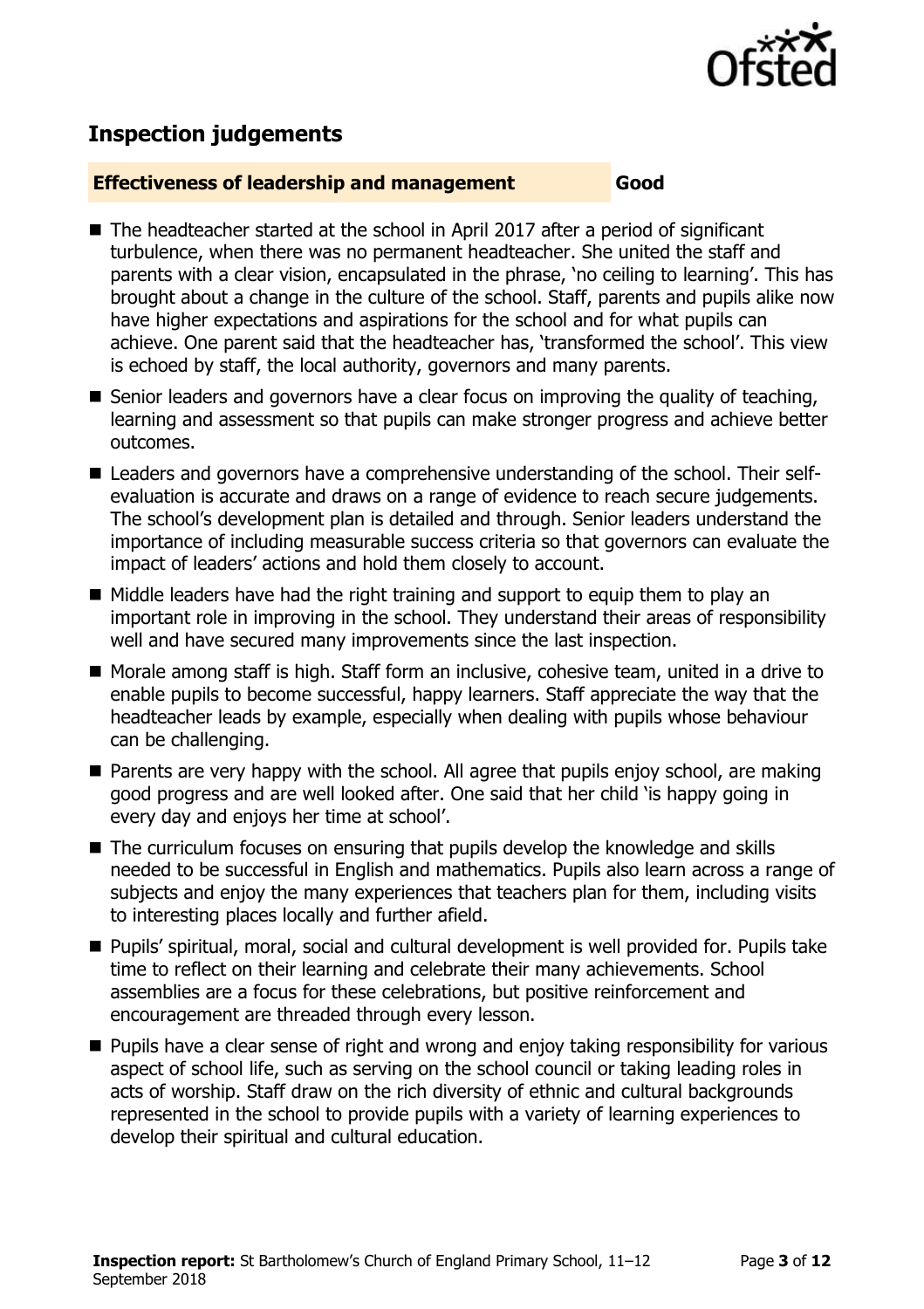

- The physical education and sport premium is put to good use. Pupils benefit from highquality physical education, including opportunities to enter competitions against other schools.
- Senior leaders and governors make wise decisions about the spending of the pupil premium funding. The action plan resulting from the review of the pupil premium has been implemented thoroughly and this has seen disadvantaged pupils making better progress.
- The local authority and the local Anglican diocese have both played a vital role in driving improvements in the school. They have provided strong support for the headteacher and other leaders and have offered a clear strategic view when identifying the most important areas for improvement.

### **Governance of the school**

- The governing body has been through a turbulent time and most governors are new to the role. However, they have the right blend of skills and experience to fulfil their role thoroughly. Governors know the school well. They use a range of evidence to inform their views, including regular visits to the school.
- Governors have undertaken a review of their work, as recommended in the previous inspection report, and acted on the findings. They now have many strengths and use these to offer the right balance of support and challenge to senior leaders.

### **Safeguarding**

- $\blacksquare$  The arrangements for safeguarding are effective.
- Senior leaders and governors ensure that there is a strong culture of safeguarding throughout the school, underpinned by thorough training, policies and procedures. All staff understand and fully embrace their responsibility to care for children and report any concerns, however small. Children say that they feel safe in school. Parents and staff fully endorse this view.
- Staff take timely action to refer pupils who may be vulnerable to the relevant agencies. They ensure that the right action is taken to protect pupils from harm and provide helpful support for vulnerable families. Staff have a good understanding of the potential risks posed by radicalisation and have not hesitated to report concerns when they arise.
- Governors play an important role in safeguarding pupils, including by undertaking a range of checks, such as ensuring that only suitable people are allowed to work in the school.

### **Quality of teaching, learning and assessment Good**

■ Teachers have high expectations of what pupils can achieve and plan lessons that interest and challenge pupils. Teachers have a good understanding of the age group with which they are working and show good subject knowledge.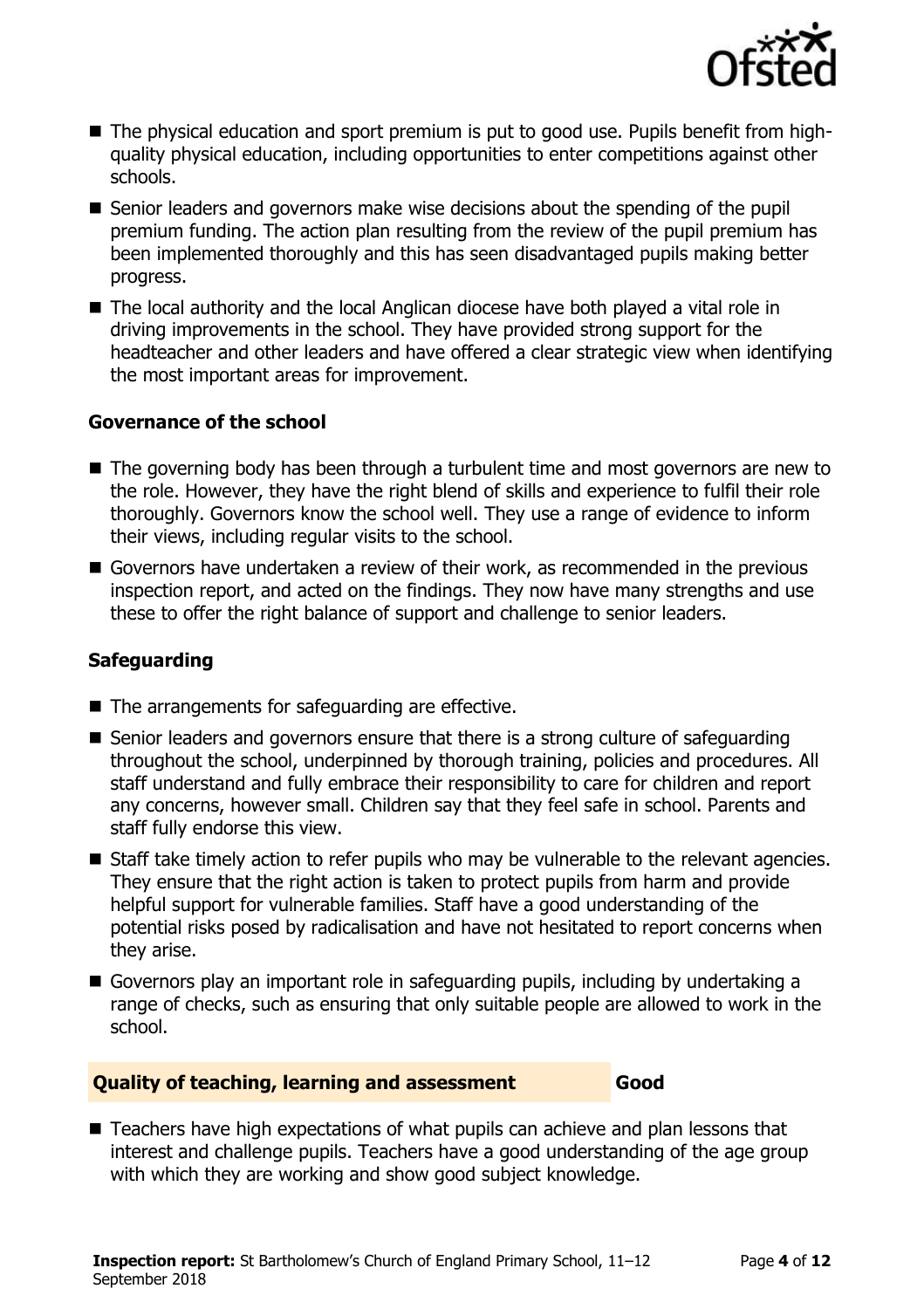

- Teachers build on pupils' knowledge and understanding by planning lessons that engage pupils' interest and spark their curiosity. Staff offer regular advice and guidance, both in pupils' books and during lessons, so that pupils understand how to be successful. In one lesson observed, pupils were completely absorbed in crafting phrases and sentences to describe the atmosphere at a football match. Pupils worked very hard to meet the high expectations set by the teacher.
- Leaders have developed an accurate system of assessment. Teachers use it successfully to record pupils' achievements, plan for future learning and notice when any pupils start to fall behind, so that staff can intervene quickly.
- Teachers use the age-related expectations of pupils found in the national curriculum to inform their planning and to engage pupils in assessing their own work. Much care and time are spent in helping to ensure that pupils understand clearly what their next steps are. This results in pupils becoming increasingly reflective and able to evaluate their own learning, which helps them improve.
- Teaching assistants play a vital role in supporting pupils' learning. Staff know pupils well. They respond promptly to meet pupils' needs and help them to overcome obstacles in their learning.
- The teaching of mathematics has improved significantly during the last academic year because leaders prioritised this subject for rapid improvement. Parents, staff and pupils all recognise the improvements that have taken place.
- Teachers provide a rich variety of activities to help pupils to understand and practise mathematical skills and concepts. These activities include solving problems and tackling work that requires pupils to think and reason mathematically. Staff listen carefully to pupils and are quick to correct any misconceptions that arise.
- Staff have a range of opportunities to develop their skills and extend their knowledge. Leaders ensure that staff are properly trained and prepared when new approaches to teaching and learning are introduced.
- Senior leaders monitor the quality of teaching thoroughly. Whether observing a lesson, looking through pupils' work, or evaluating teachers' lesson plans, leaders always focus on the progress that pupils are making.
- The teaching of reading is mostly effective. Pupils read a range of books, and older pupils discuss their opinions and preferences about authors. However, work needs to be done to improve the teaching of phonics in key stage 1.

### **Personal development, behaviour and welfare Fig. 2.1 Requires improvement**

### **Personal development and welfare**

- The school's work to promote pupils' personal development and welfare is good.
- **Pupils respond well to teaching, work hard and try to achieve their best. Pupils are** confident and happy to initiate conversations with their classmates and adults. Their exercise books show that pupils take pride in their work. Pupils responsibly put away equipment to keep the school a tidy and safe place to move around.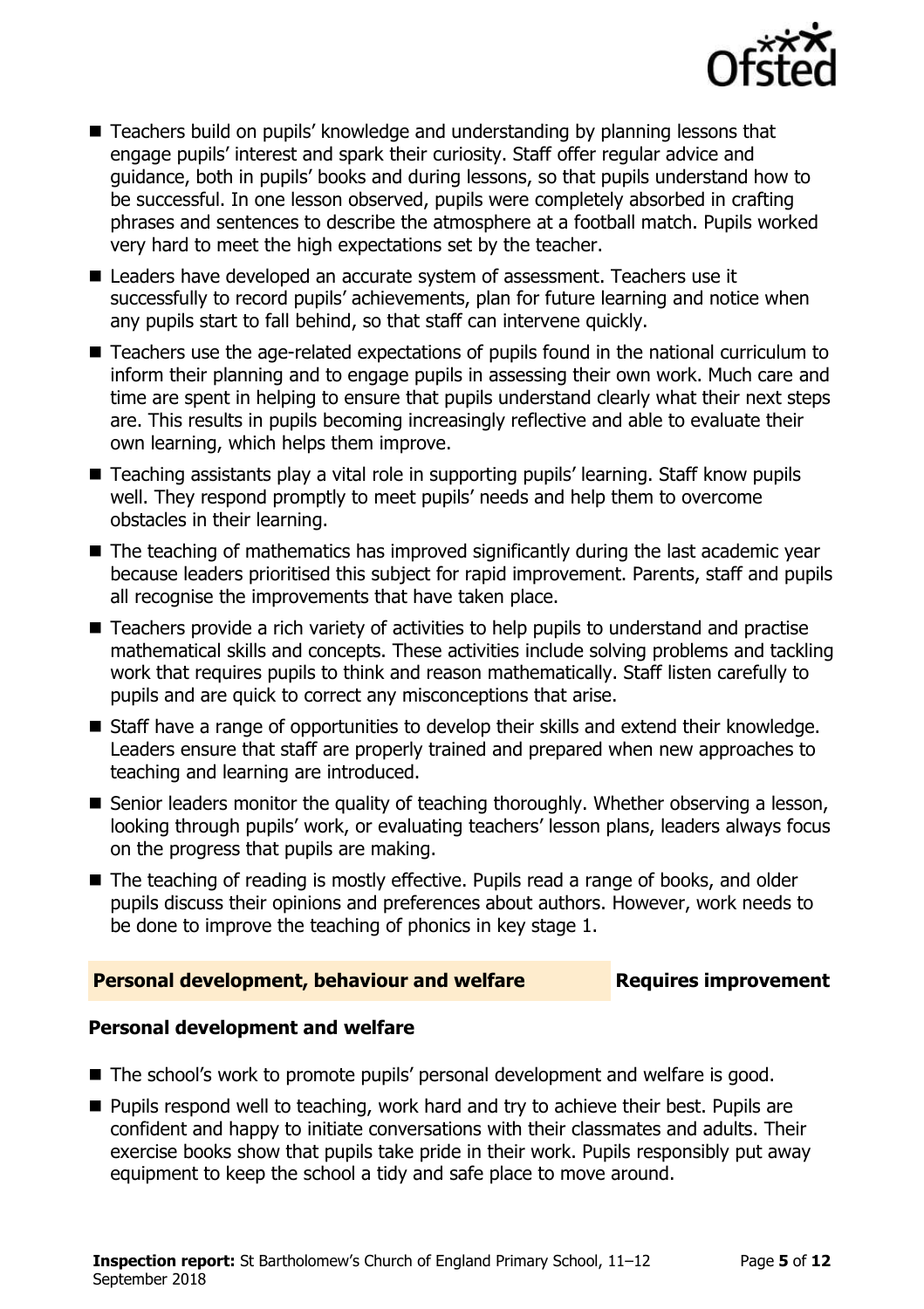

- Staff take good care of pupils. If a pupil feels unhappy or needs to talk to an adult, they are confident in approaching staff. Pupils trust adults in the school to listen and quickly sort out any problems that arise.
- The school is a warmly inclusive place. All feel included and valued. Pupils are treated equally and fairly. Pupils who need extra support receive it.
- Bullying is rare. Pupils agree that when it does happen, staff intervene promptly to nip it in the bud.
- Pupils have a good understanding of how to stay safe. Pupils of all ages learn how to stay safe on the road, including on bicycles and scooters. By the time they reach the upper part of the school, pupils cycle from the school to Hove Lawns some distance away. Visits from the police and fire service reinforce pupils' understanding of how to stay out of harm's way. Older pupils have a secure understanding of how to stay safe when they are online.
- **Pupils' personal development is well catered for. Pupils enjoy taking responsibility and** the many rewards that this brings.

### **Behaviour**

- The behaviour of pupils requires improvement.
- In recent years, attendance has been well below the national average. Leaders and governors are working very hard to improve this aspect of the school. Senior leaders can identify several examples where their actions have resulted in the attendance of individual pupils improving significantly.
- Some pupils who have left the school and others who have left the country are still on the school's roll and recorded as persistently absent. This is beyond the school's control. When these exceptional situations are taken into consideration, rates of persistent absence are much closer to those seen nationally. However, much work needs to be done as a matter of priority to engage parents and to ensure that pupils attend school more regularly.
- The headteacher has wasted no time in tacking poor behaviour in the school. Behaviour has improved enormously since her arrival and the overwhelming majority of pupils behave well and are keen to learn. Pupils whose behaviour is more challenging have their needs met well because staff have been taught how to de-escalate potential challenging behaviour and help all pupils focus on learning. Where there are rare instances of low-level disruption, it is often due to pupils not understanding the task and waiting for help.
- The school is a calm, orderly place where pupils and staff enjoy positive, mutually respectful relationships. This is equally true in lessons and at other free times. Behaviour in an assembly was described by an inspector as 'impeccable'. Pupils listened carefully, sang well and joined in enthusiastically.
- Rates of exclusion have declined significantly as a result of a clear behaviour policy that is understood and implemented by all staff. Leaders have worked hard to engage with families of pupils who have challenging behaviour and can point to many success stories.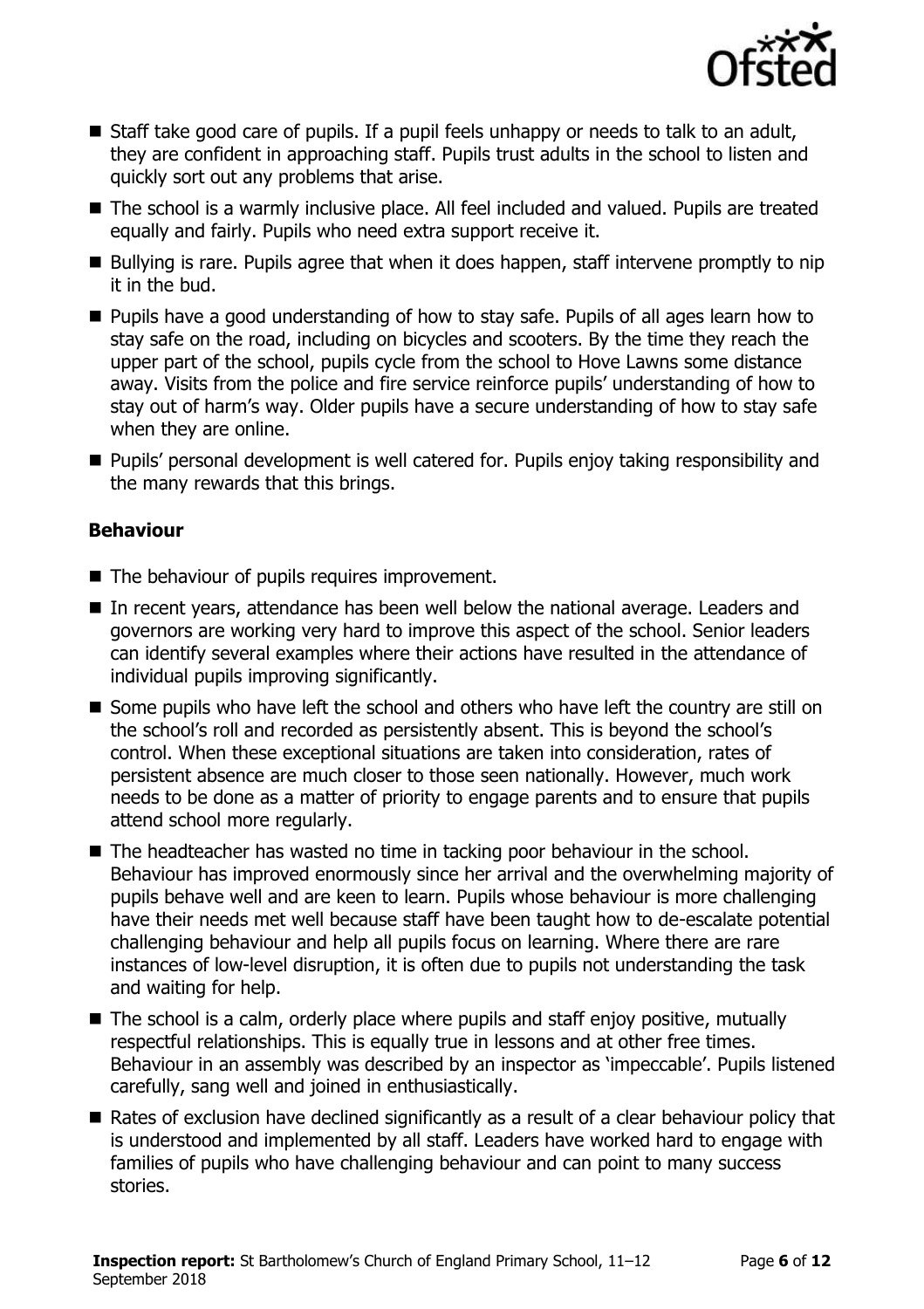

### **Outcomes for pupils Good**

- Pupils' attainment and progress are improving across the school as a result of more effective teaching, particularly in mathematics. The school's own assessment information shows that pupils across the school are making good progress.
- $\blacksquare$  In 2017, pupils made good progress in key stage 2, but the proportion of pupils who achieved the expected standard in reading and writing was below the national average. In mathematics, pupils attained much less well than other pupils nationally.
- **Provisional results from the tests at the end of key stage 2 and assessments in 2018** show a marked improvement in the proportion of pupils achieving the expected standards in reading, writing and especially mathematics. The proportion of pupils who achieved the higher score in mathematics increased sharply, although the number of pupils who achieved this higher standard in reading declined slightly. Attainment and progress in writing are lower than in other subjects, with no pupils reaching greater depth. Senior leaders understand the reason for this and have learned valuable lessons to ensure that more pupils currently in Year 6 are on track to achieve this higher standard.
- Attainment in reading, writing and mathematics at the end of key stage 1 in 2017 was well below the national average. Standards in 2018 were much closer to those seen nationally in recent years.
- Leaders and governors recognise that attainment in mathematics across the school has been too low in recent years. In the last academic year, there have been significant increases in the proportion of pupils achieving both the expected standard and higher standard in almost all year groups. These came from improvements in the quality of teaching resulting from leaders' closely targeted actions.
- Disadvantaged pupils are making rates of progress similar to those of other pupils in reading, writing and mathematics. In some year groups, they are making stronger progress than their classmates. The support and the intervention work provided for them match their needs and enable them to achieve well.
- **Pupils who have SEN and/or disabilities mostly achieve in line with their peers who** have similar starting points. Staff understand their needs well and ensure that they have the right provision, both in class and in interventions, to enable them to make good progress.
- $\blacksquare$  The proportion of pupils achieving the expected standard in the Year 1 phonics screening check has been below national figures in recent years. Too many pupils start key stage 2 without the phonics skills needed to be successful, fluent readers. However, most catch up in Years 3 and 4 and make good progress across key stage 2.

### **Early years provision Good Good**

■ Children join the Reception class with skills typical for their age in personal, social and emotional development and in physical development. However, their skills in other areas are lower than what is typical for their age. They make good progress, and the proportion of children achieving a good level of development has been above the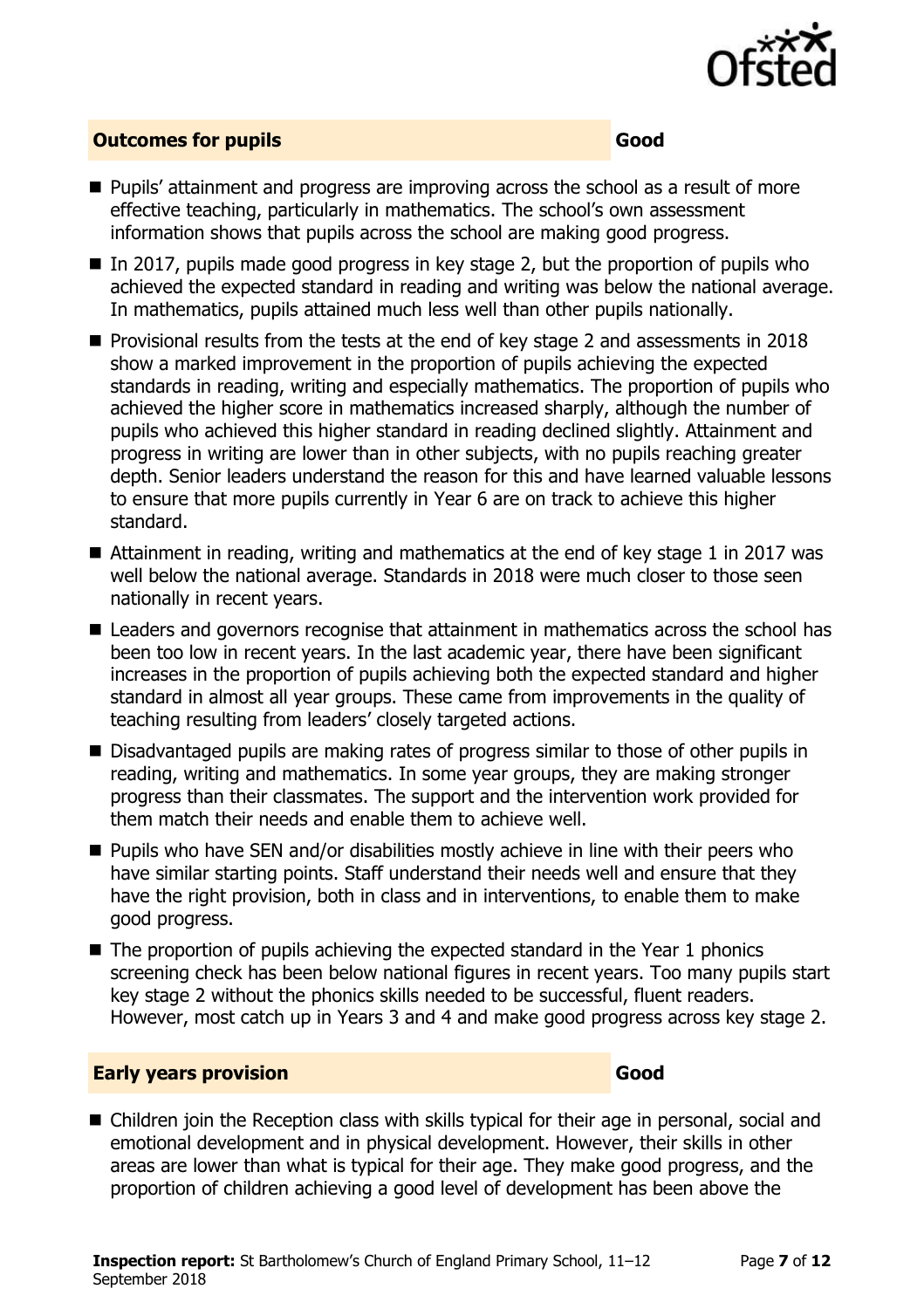

national average in recent years. There is no significant difference between the progress and attainment of disadvantaged children and their peers. However, relatively few children exceed the early learning goals, especially in mathematics.

- The leader of early years is enthusiastic and effective, providing strong leadership to staff. She has an accurate picture of the needs of individual children and has ensured that they have the right provision to enable them to achieve well. Consequently, children are well prepared to move on to Year 1 by the end of their time in early years.
- Staff prioritise children's personal, social and emotional development so that children settle quickly, learn each other's names and get along well together. This leads to good behaviour and nurtures positive attitudes to learning.
- The environment indoors and outdoors is stimulating and well resourced, covering all areas of learning. Children learn well and use their imagination when playing alone and with friends. This is reflected in children's 'special books'. Staff are skilled in recording any key activities using written notes or photographs, and helping children to take the next steps in their learning.
- Leaders have taken decisive action to improve the system for tracking children's progress. Staff now have a detailed understanding of each child's learning and stage of development. This represents a marked improvement from the previous inspection. The local authority noted this in a recent moderation visit.
- Children get off to a rapid start with learning phonics in early years. Although they had only been in school for a few days, almost all could identify the initial sounds of their name and form the letter with their finger in the air.
- **Parents are very positive about the way that staff provide for children, including those** who have SEN and /or disabilities. This is because children are all fully included and given the right support to help them flourish.
- Children visit the early years class for play sessions in the term before starting school. This has a wholly positive effect because they quickly feel at home and grow in confidence.
- Safeguarding procedures are secure because all staff know that it is their responsibility to keep children safe. Staff are diligent in recognising and recording any concerns about a child's welfare. Due regard is given to health and safety so that children are well looked after and kept safe.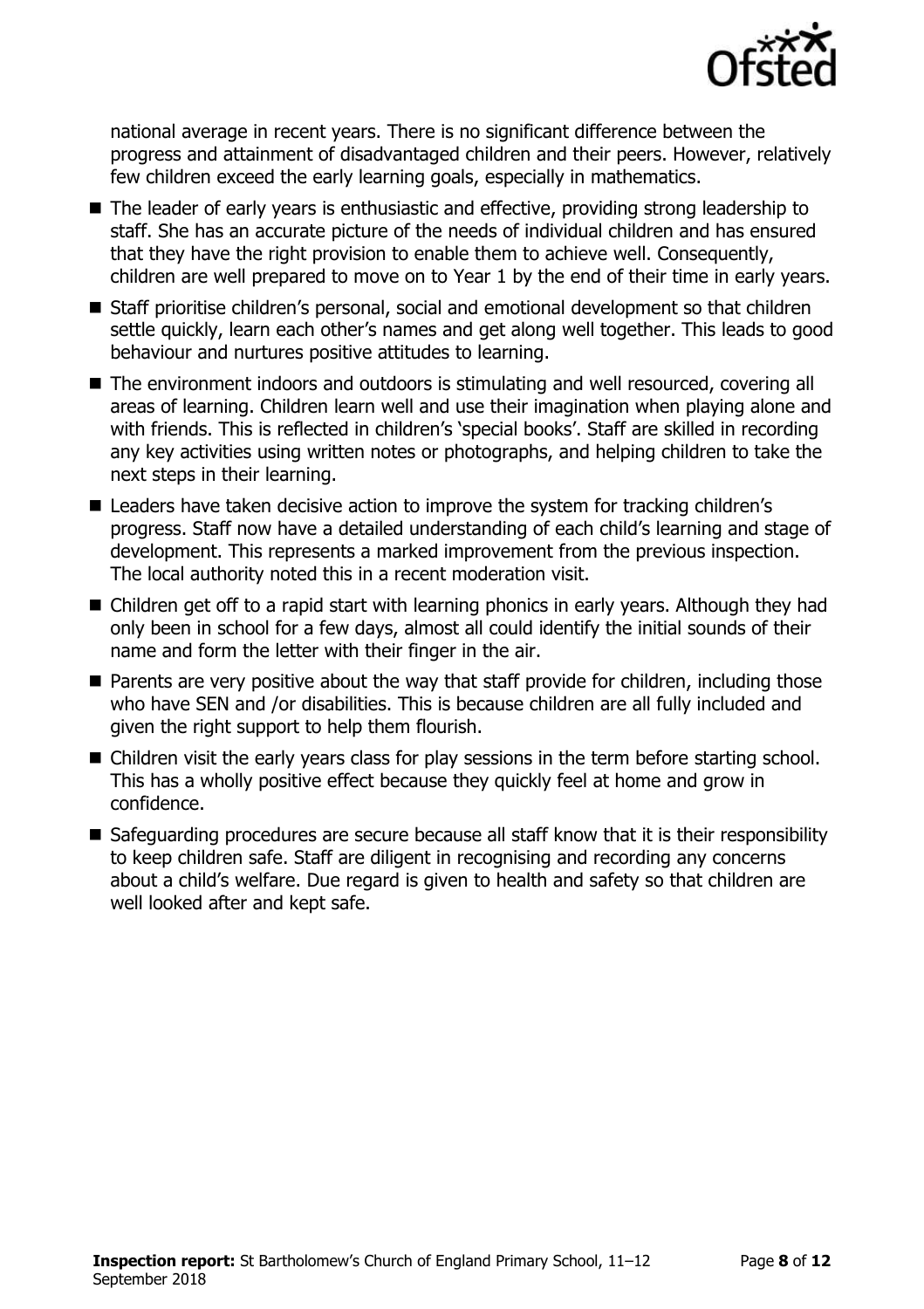

# **School details**

| Unique reference number | 114538                   |
|-------------------------|--------------------------|
| Local authority         | <b>Brighton and Hove</b> |
| Inspection number       | 10052994                 |

This inspection of the school was carried out under section 5 of the Education Act 2005.

| Type of school                      | Primary                                        |
|-------------------------------------|------------------------------------------------|
| School category                     | Voluntary aided                                |
| Age range of pupils                 | 4 to 11                                        |
| Gender of pupils                    | Mixed                                          |
| Number of pupils on the school roll | 159                                            |
| Appropriate authority               | The governing body                             |
| Chair                               | Stephen Berry                                  |
| <b>Headteacher</b>                  | Katie Blood                                    |
| Telephone number                    | 01273 692463                                   |
| Website                             | www.st-bartholomews.brighton-<br>hove.sch.uk   |
| <b>Email address</b>                | admin@st-bartholomews.brighton-<br>hove.sch.uk |
| Date of previous inspection         | 22-23 Sep 2016                                 |

### **Information about this school**

- St Bartholomew's Church of England Primary is a Church of England (Aided) school located in the heart of the City of Brighton and Hove.
- The headteacher is new to the school since the previous inspection.
- This school is smaller than the average primary school. There are seven classes, one for each year group.
- The proportion of disadvantaged pupils is well above the national average.
- Just over half of the pupils are White British. There are several groups of pupils from different ethnic minorities. The proportion of pupils for whom English is an additional language is above that seen nationally.
- The proportion of pupils who have SEN and/or disabilities is well above that seen in other schools across the country.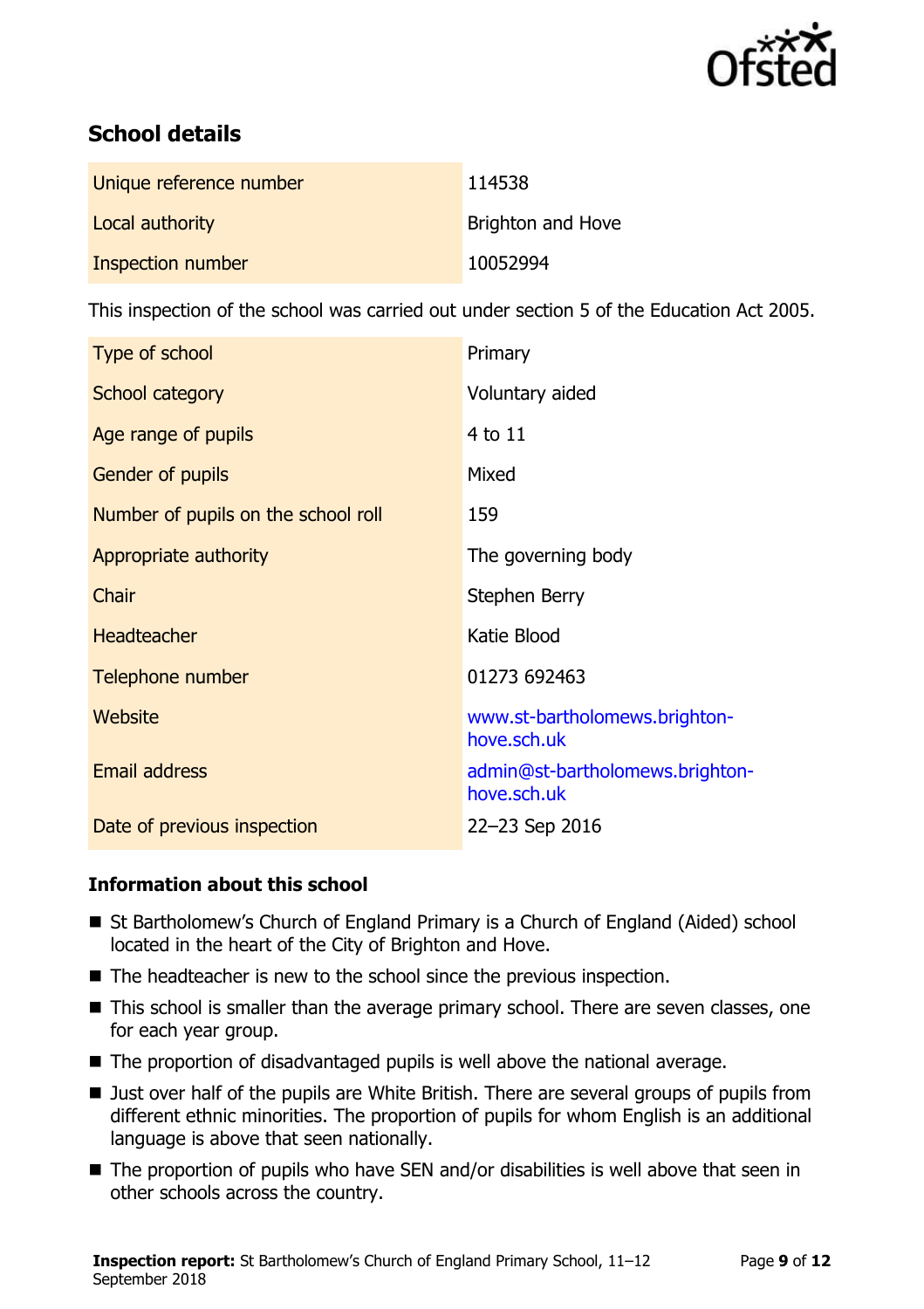

■ The school had its most recent inspection of denominational education given to pupils, and the content of the school's collective worship, under section 48 of the Education Act 2005, in December 2016.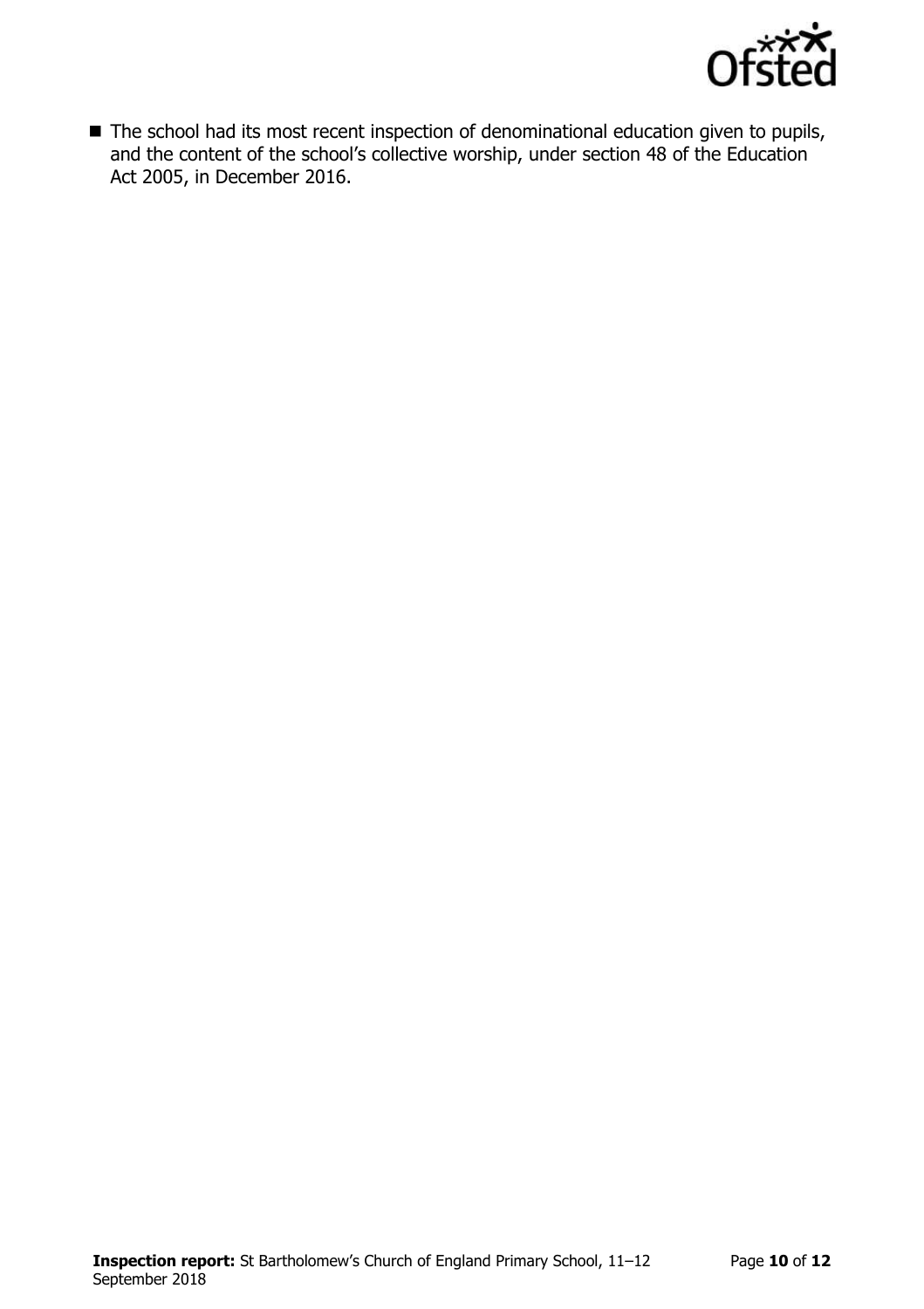

# **Information about this inspection**

- Inspectors had several meetings with the headteacher and deputy headteacher about various aspects of the school's performance, including leaders' self-evaluation of the school and how well pupils are currently achieving.
- The lead inspector met with the chair of governors and three other governors, including the vice-chair of governors. He also spoke to representatives of the local authority and the local Anglican diocese on the telephone.
- Inspectors observed learning in all classes. Some of these observations were undertaken jointly with the headteacher and deputy headteacher. An inspector observed an assembly.
- Inspectors looked at pupils' work in mathematics and English from all year groups. Work included that of disadvantaged pupils and pupils who have SEN and/or disabilities.
- Inspectors met with several senior and middle leaders, including those responsible for mathematics, English, and early years and SEN provision.
- The inspectors listened to pupils read and talked to a group of them about school life. They also met pupils on the playground and observed behaviour at free times around the school.
- An inspector also held a meeting with a group of four staff members, including teachers, teaching assistants and other support staff. Conversations were held with a number of staff members throughout the inspection.
- **Inspectors took account of the 12 responses to Parent View, the online questionnaire,** and the five written comments that were submitted. The lead inspector also considered an email from a parent that had been sent to Ofsted. Responses from eight staff were also considered.
- **Inspectors met with parents at the start of both days of the inspection.**
- An inspector visited the breakfast club run by the school.
- The inspectors looked at a range of school documents, including those recording the work of the governors and the single central record of checks on people who work at the school. They examined information on pupils' current progress and scrutinised the school's safeguarding procedures.

### **Inspection team**

Bruce Waelend, lead inspector **CENTIC CONTENT** Ofsted Inspector

Kusum Trikha Ofsted Inspector